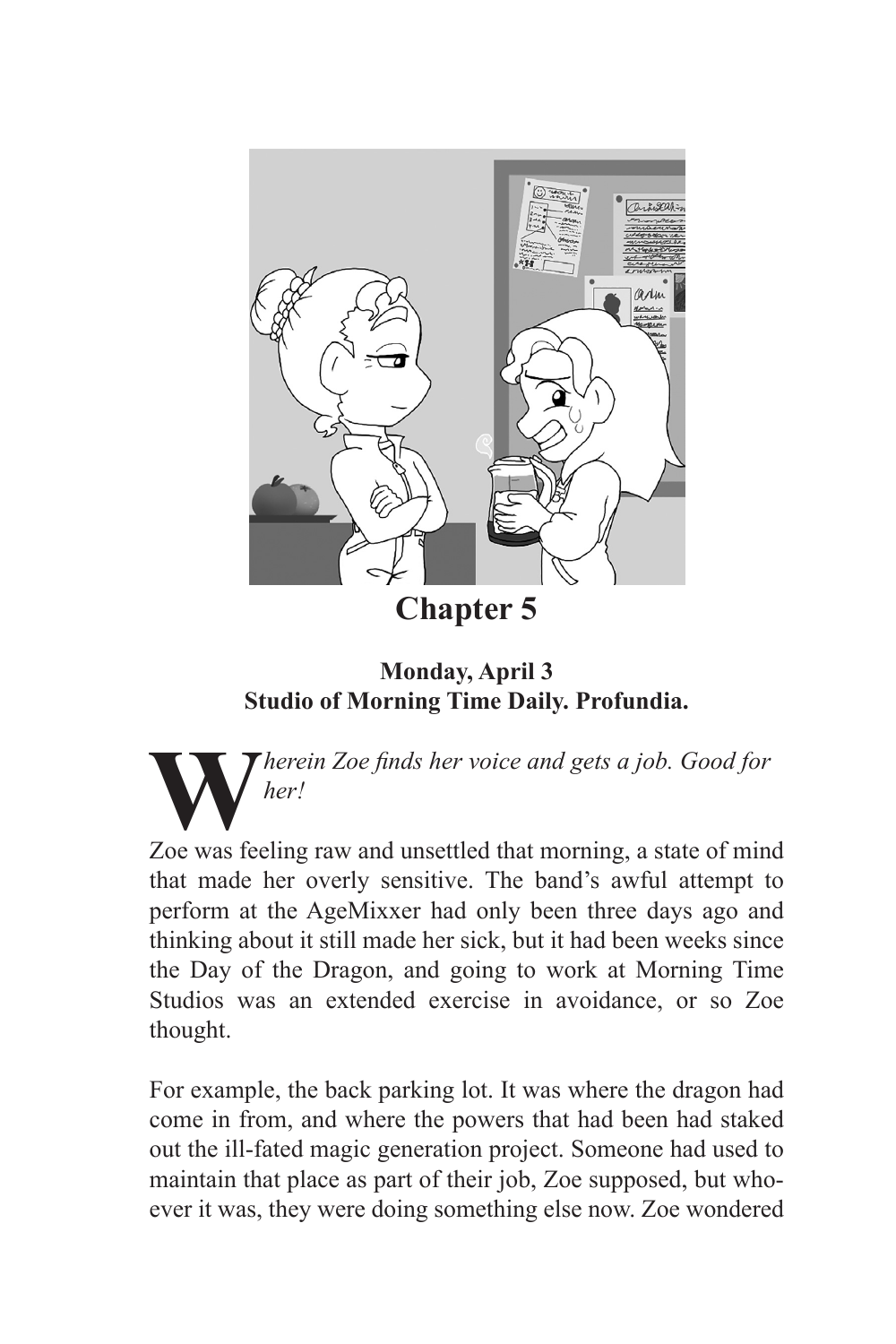how they hid that particular work experience on their current résumé. "Grounds maintenance supervisor" if they were hoping to hide the job under the banner of banality, perhaps, or "magical input technician" if they were going for something more professional.

Compared to how Zoe had labeled some of her work experience on some of her résumés, that actually wasn't too bad.

But the dragons were gone, as far as Zoe knew, and so were the kitties (former dragons) and bats (former maidens), still no one parked in the back parking lot. Anyway, there were always plenty of free spots at the front of the building. Her internal calculus suggested that the first row from the front door was worth a small cookie. Unless she was running late and had to dash. Then the stress and the dash together would earn her a medium-sized cookie.

Zoe, passing through the lobby at a pace that was probably good for a big bite of something gooey, noticed that the iconic, golden statues of Ambrosia and Artifice in their heroic newscaster poses had finally been taken down. The pedestal where they had stood all those years had left a mark on the carpeted floor, but Zoe thought even that would soon be worn away. The new nature of the business of the studios was to let dust cover things that weren't useful without comment. Not commenting and thus leaving a memo trail was the new normal.

"OK," the new studio head, Mindy Maxim-Fnort, was alone in the breakroom. Her award-winning hair was pulled up into a head-straining knot and her brows were drawn low over her reading glasses. She was looking at a printout of figures and talking into her phone when Zoe walked in. Zoe hesitated, but Mindy absently waved her into the room without breaking the stride of her conversation. "I hear what you're saying, but viewership is down. If we're relying on advertising revenue, we need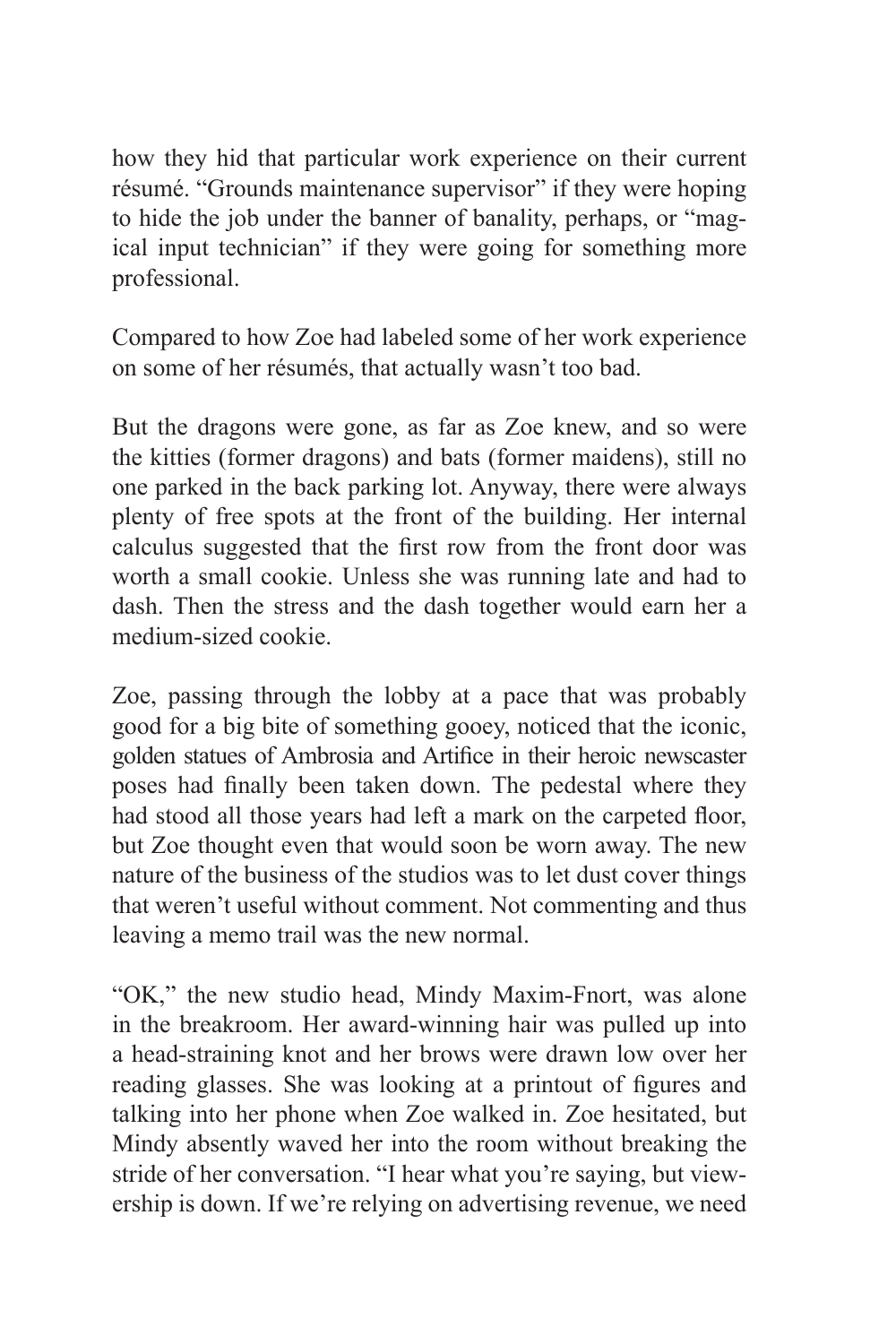a way to get eyes on the products, and we can't raise rates for the sponsors if we don't have those eyes. Just find me something—" she broke off. To Zoe, the voice on the other end of the line sounded like a desperate bumblebee, all apology and buzz, but it must have made sense to Mindy. "See that you do," she said, and disconnected the call.

Zoe expected her to leave after that. The woman was in charge of rebranding and directing programming for the whole studio, and had to be busy, but Mindy stayed, drumming her fingers on the scuffed employee table and staring into the middle distance, presumably chasing inspiration. Zoe didn't think Mindy even realized someone else was in the room, and was so surprised to find out otherwise that when she was filling the teapot at the sink and Mindy asked her a question, Zoe jumped.

"What are you doing?" was Mindy's question.

"I'm making tea," said Zoe, reaching for a towel to wipe up the water she'd spilled. "We don't do coffee anymore, not since..." she shrugged. Among things that they avoided in Morning Time Studios was talking about the incident out loud, let alone giving it a name.

"No," said Mindy. She came closer, standing beyond the splash zone and pointing, first at Zoe then at the pot of water in her hand. "Why are you doing this. It's not your job to make tea in the breakroom, is it? I thought you were the crafty-table girl. Zellie?"

"Zoe," said Zoe.

"Yes, that's right," said Mindy.

"The teapot was empty," said Zoe, by way of explanation. "Someone has to fill it up, so that when people come in, thirsty,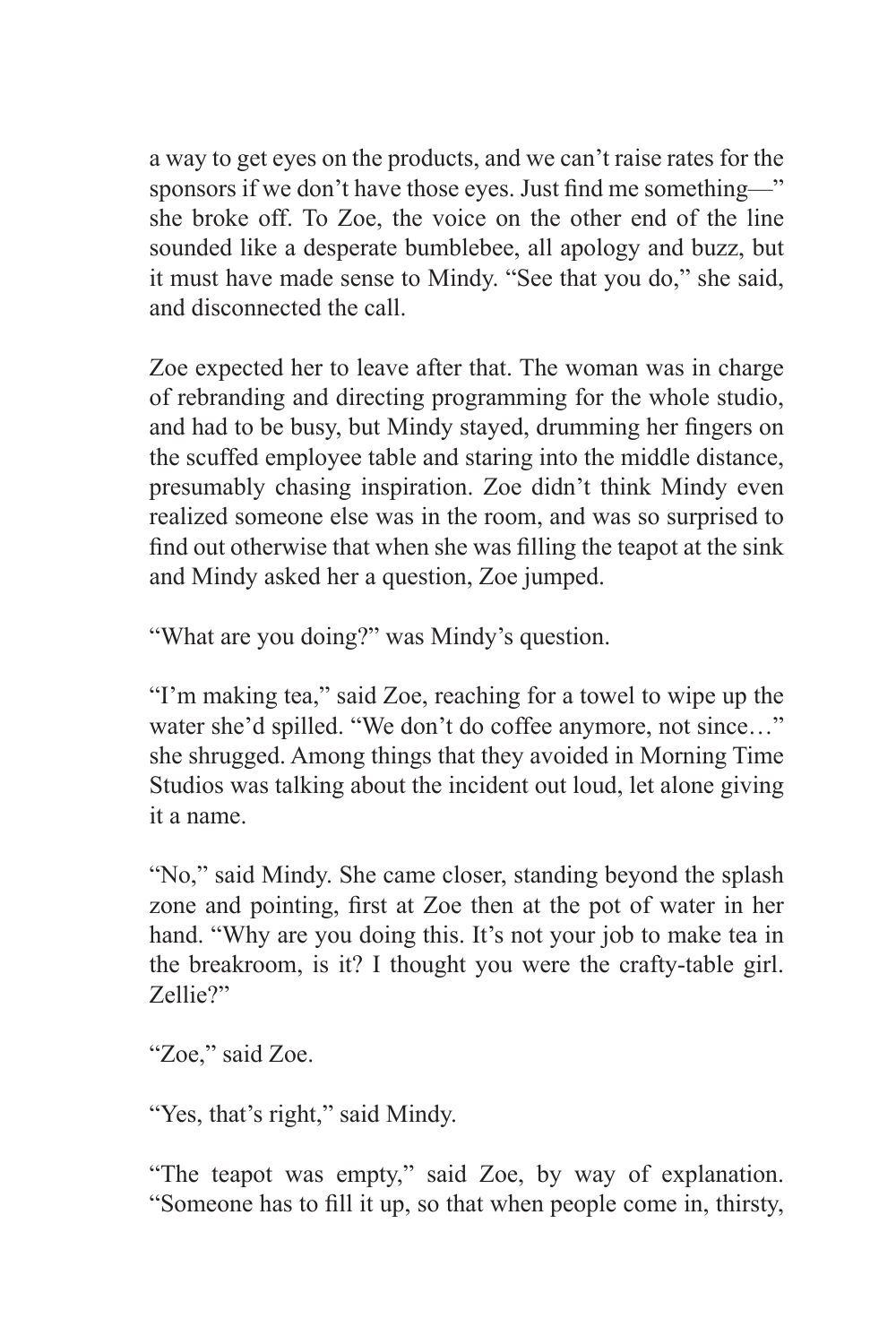there's hot water for tea. Not everyone gets to eat from the craft table," she added, not sure whether the president of the studio didn't actually know this or if she, Zoe, was being tested in some weird way. "It's not hard to fill the pot when I see it's empty, and it makes things run more smoothly all around." She gave a little, half-embarrassed shrug.

"You're good at that, as I remember," said Mindy thoughtfully. Her eyes were focused on Zoe, sharp and intelligent, but they were also narrow, as if she were imagining Zoe as a piece that somehow fit into a puzzle of her own making. It was not a comfortable place to be standing, and Zoe could feel herself starting to sweat.

"Making tea?" she asked nervously.

"Organizing things," said Mindy. "I sign the paperwork, and I noticed that since you took over the craft service, the lines have been smoother, talent's been happier, and there's been less waste. You did the same sort of thing on day one," she added. "Weren't you in charge of organizing the first aid stations?"

"It just seemed like a nice way to help," said Zoe.

"It was," agreed Mindy, still giving her that sharp stare. Zoe's armpits prickled as the silence dragged out. "You heard me talking on the phone just now?"

"Well, yes," said Zoe. Of course she had. They were the only two people in the room. "But I wasn't trying to eavesdrop," she added hurriedly.

Mindy waved her worries away. "Obviously not," she said. "But you seem like a person who has useful ideas, and I don't want to have to explain myself again if I don't need to. You know what the problem is, Zoe?"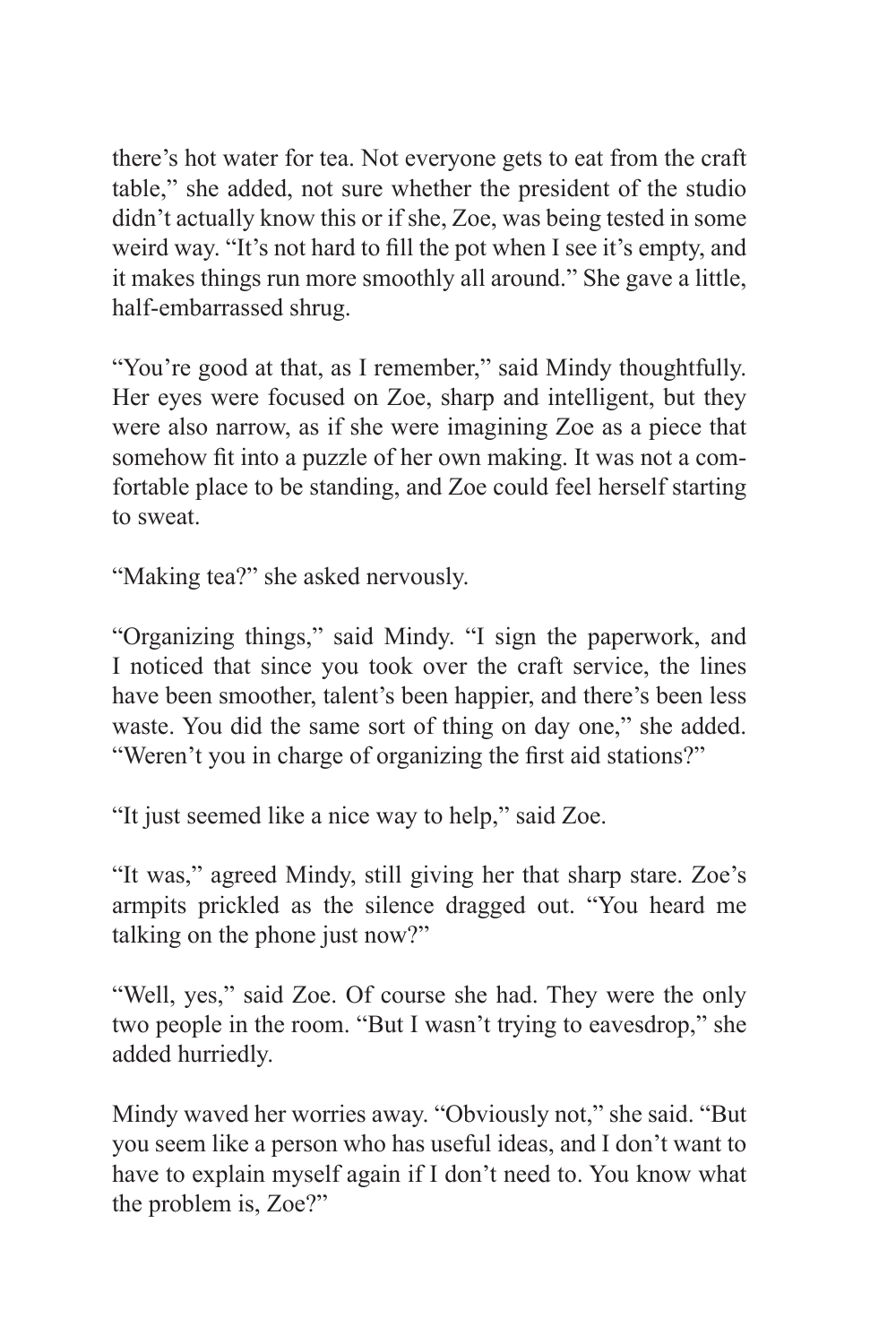Zoe nodded and answered without thinking, "Our shows are boring."

Mindy paused, mouth half open and whatever she'd been intending to add remained forever unsaid.

"Oh, I'm so sorry, I didn't mean.…" The words trailed off. Zoe had no idea why that had come out THAT way, but it had. And besides, part of her brain insisted that the shows these days WERE boring.

Mindy folded her arms and her face bloomed with the sort of condescending smile that meant she was going to be amused now, and possibly make an example of how wrong the young person in front of her was about to be. Dimly, Zoe realized this was her One Big Chance and she might as well go down saying what she thought.

"People just aren't interested in what we are putting out there," she said quickly. "And they don't like us. Not anymore. After what happened here, and the Homecoming, well, we haven't earned any trust back, and if they don't like us or trust us, why would they want to listen to what we have to say? We're just talking heads not saying anything interesting. Or at least anything they want to hear from us."

Mindy hesitated, and gave a thoughtful nod. Her eyebrows lifted in query. "Go on, Organized Miss Zoe. You have an idea of something wonderful and new that we ought to be bringing to people's homes in these turbulent times?"

"Well," said Zoe, diffidently. "I don't know if it's wonderful, and it isn't all that new." She realized she was still holding the teapot full of water in a defensive position and turned to set it on the hot plate, then began, mechanically, to sort the tea bags. "It's old, really, I suppose. I mean, it's the sacrificial maidens I was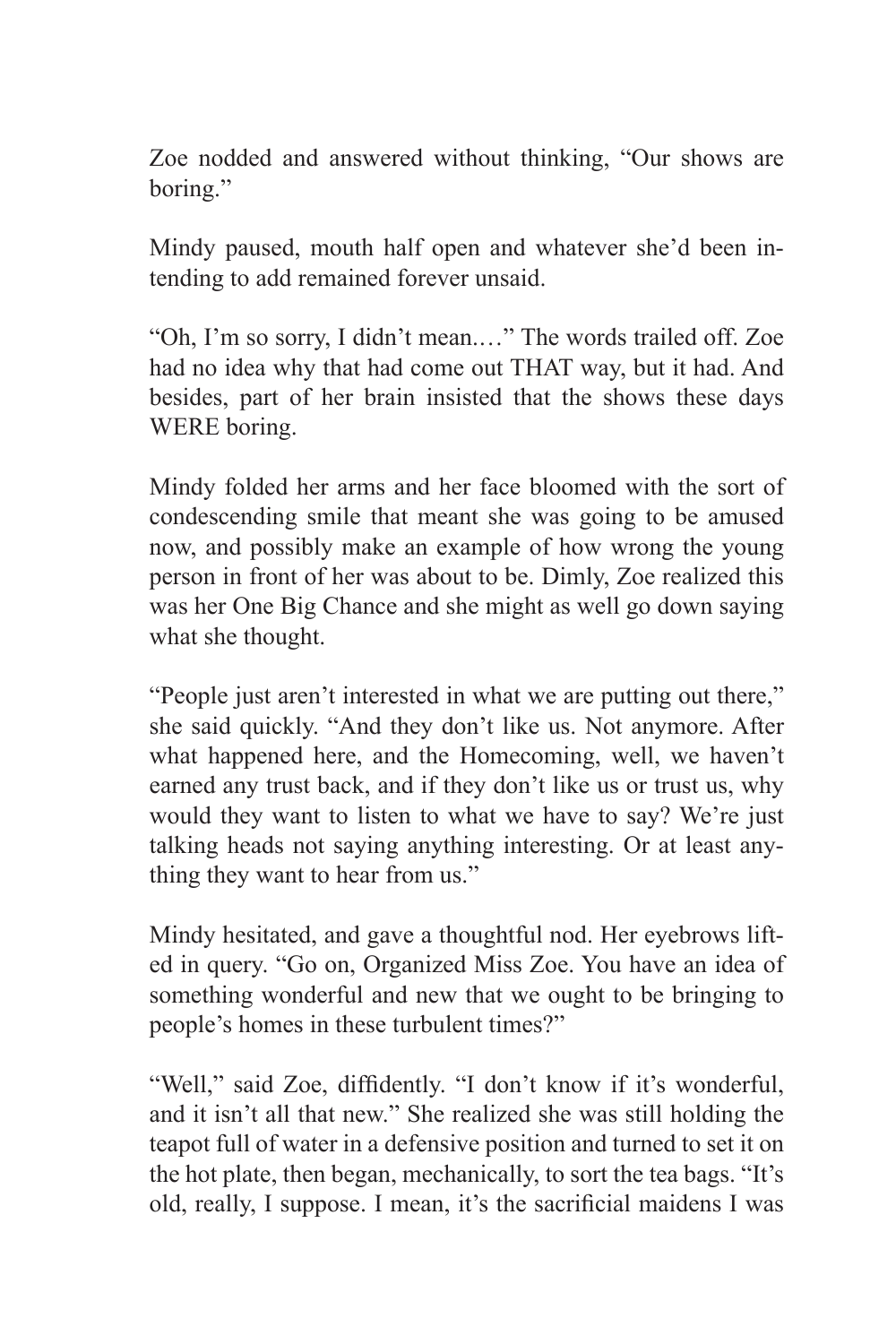thinking of. People are curious about them. I was talking about it with my Grandpa Wallace and, umm, well, I'm sure plenty of people would be interested in knowing how the maidens are getting on with their families and whether they're happy to be home again."

"Would they?" asked Ms. Maxim-Fnort, in a slow drawl that implied she, personally, didn't think anyone would.

"Well, they can't all be opening Optical Factories for Charity," insisted Zoe. "One or two of them might be worth talking to, that's all I mean. At least, it would give us a chance to do something positive, instead of ignoring the problem. At the very, very least, we could tell them, or at least imply, we're sorry."

"Mm," said Mindy. It was not an agreement, but not an outright laugh, either. "And you're Wallace's kid, right." More of a thoughtful noise, after which she went silent, deep in thought, and Zoe almost wanted to hold her breath. She decided to alphabetize tea instead, and involved herself in replacing empty flavor boxes with new ones from the supply shelves. She had refilled the sugar bowl when Mindy drew breath again to speak.

"All right," she said. "Here's what we're going to do. It's almost the hundredth day since the first maiden was reunited with her family." Zoe nodded; they had a sign up in the lunchroom that read "\_\_\_\_\_ days since being burned up by dragons." She wondered if Mindy had ever noticed it. "We'll track down those ladies and princesses and peasants and send a camera crew to record their transitions back to the people, and…" Mindy pointed a finger directly at Zoe's face. It wasn't holding a magic wand, but Zoe didn't appreciate the gesture at all. "And…we'll get advertisers to donate prizes. Our sponsors can sponsor a maiden and have key promotion points in that week's broadcast."

<sup>&</sup>quot;Yes, ma'am," said Zoe, who felt that some response was called for.